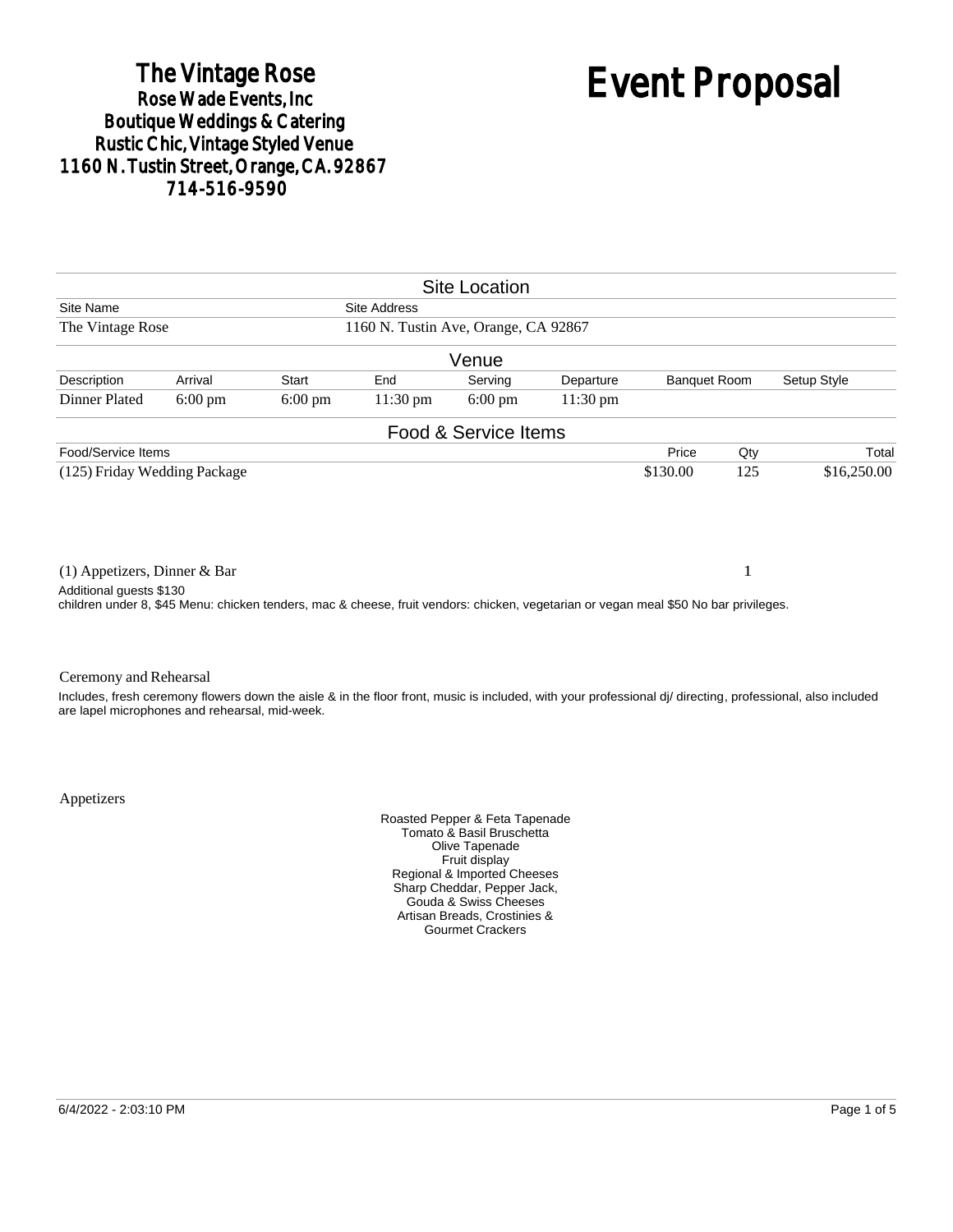Two Course Sit Down Dinner

Select One Gourmet Salad

Spinach & Berries Candied Walnuts, Gorgonzola & Balsamic Vinaigrette Classic Caesar Shaved Parmesean, Garlic Croutons, Crostini & Bruschetta Italian Wedge Romaine, Olives, Garbanzo Beans, Red Onion & Feta, Italian Dressing

Main Entrees

Three Proteins Chicken, Beef, Fish, Choice to serve Vegetarian, Vegan or Gluten Free Options four guests.

Couple select the style of protein served at our tasting event. Your guests will have one choice of protein to enjoy.

Rosemary Garlic Chicken Grilled with Garlic & Lemon Beurre Blanc Chicken Breast Marsala Wild Mushroom in Marsala Wine Sauce Parmesan Crusted Chicken Tuscan Tomatoes with Asiago Cream Cilantro Chicken In Chipotle Cream Sauce

Hanger Steak Served with Brazilian Chimichurri Braised Beef Bourguignon With Onions & Baby Carrots Steak Gorgonzola In Cabernet Reduction topped with Gorgonzola Crust

> Poached Salmon In Cream Dill Roasted Salmon Honey Ginger Glaze

Accompaniments Wild Rice Pilaf Garlic Mashed Potatoes Parsley French Potatoes Glazed Baby Carrots Vegetable Ratatouille Summer Vegetables Served with Artisan Breads & Butter

Full Bar 4 Hours

#### Beer:

Corona, Pacifico, Dos Equis Lager, Heineken, Lagunitas IPA, Sam Adam's, Blue Moon, Fat Tire, Coors Light, Bud Light, Goose Is land IPA, Shock Top, Ace Hard Cider, O'Douls

On Tap On: Six beers on Tap: Una Mas, , Stella Artois, Space Dust Kölsch Beer, Cali Blood Orange & Hoegaarden - we change selections by season.

Wine: Sonoma County house wines, Merlot, Cabernet Savignon, Pinot Noir, Chardonnay & Pinot Grigio, Sparkling Wine and Apple Cider, Pink Champagne

#### Mixed Drinks:

Jack & Coke, Seven/Seven, Lime Margarita, Rum & Coke, Jameson Ginger, Gin & Tonic, Vodka Soda, Madori Sour, Mimosa, Baileys & Coffee, Screwdriver, Tequila Sunrise, Vodka Cranberry, Captain & Coke, Malibu Pinneaple.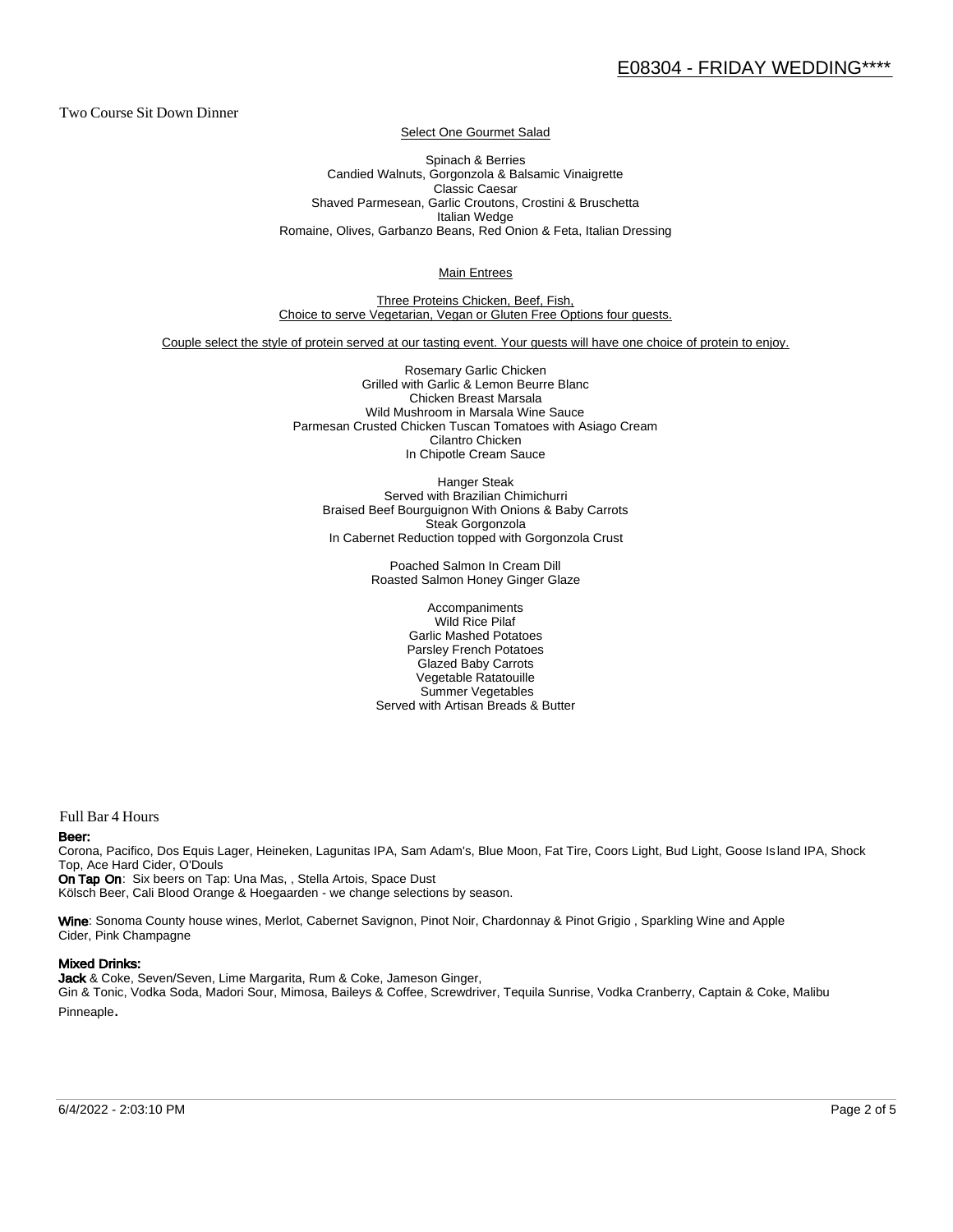Mocktail Bar

Non-Alcoholic Drinks Sparkling Cider Roy Rogers Shirley Temple Orange Spritzer Orange Juice Cranberry Juice Coke, Diet Coke, Sprite

Champagne & Wall Wall Our amazing bar starts at the awesome champagne wall!! Beautiful display of champagne, pink Champagne, White Wine, Rosé, Red Wine & a beautiful OMBRÉ look

Donut Wall with Donuts

Champagne or Cider Toast

### Fresh Flowers

Fresh beautiful flowers in white and greenery.

# Gourmet Coffee & Hot Tea

# Citrus Infused Water & Tropical Ice Tea

#### China, Flatware & Stemware

To style your tables, your choice of: Classic White China, Vintage Style China Gold, or Silver Flatware option Water Goblet in Clear, Pink, Navy Blue, Vintage, Blue or Clear Mason Jar Champagne Glasses, Wine Glasses & Bar ware

Chargers gold or silver

Farm Tables wooden farm tables

Reception Chairs

Runners & Napkins choice of available chiffon runners & a large variety of napkin colors! We can help you customize your tablescape!!

# Sign In Table vintage desk or table

6/4/2022 - 2:03:10 PM Page 3 of 5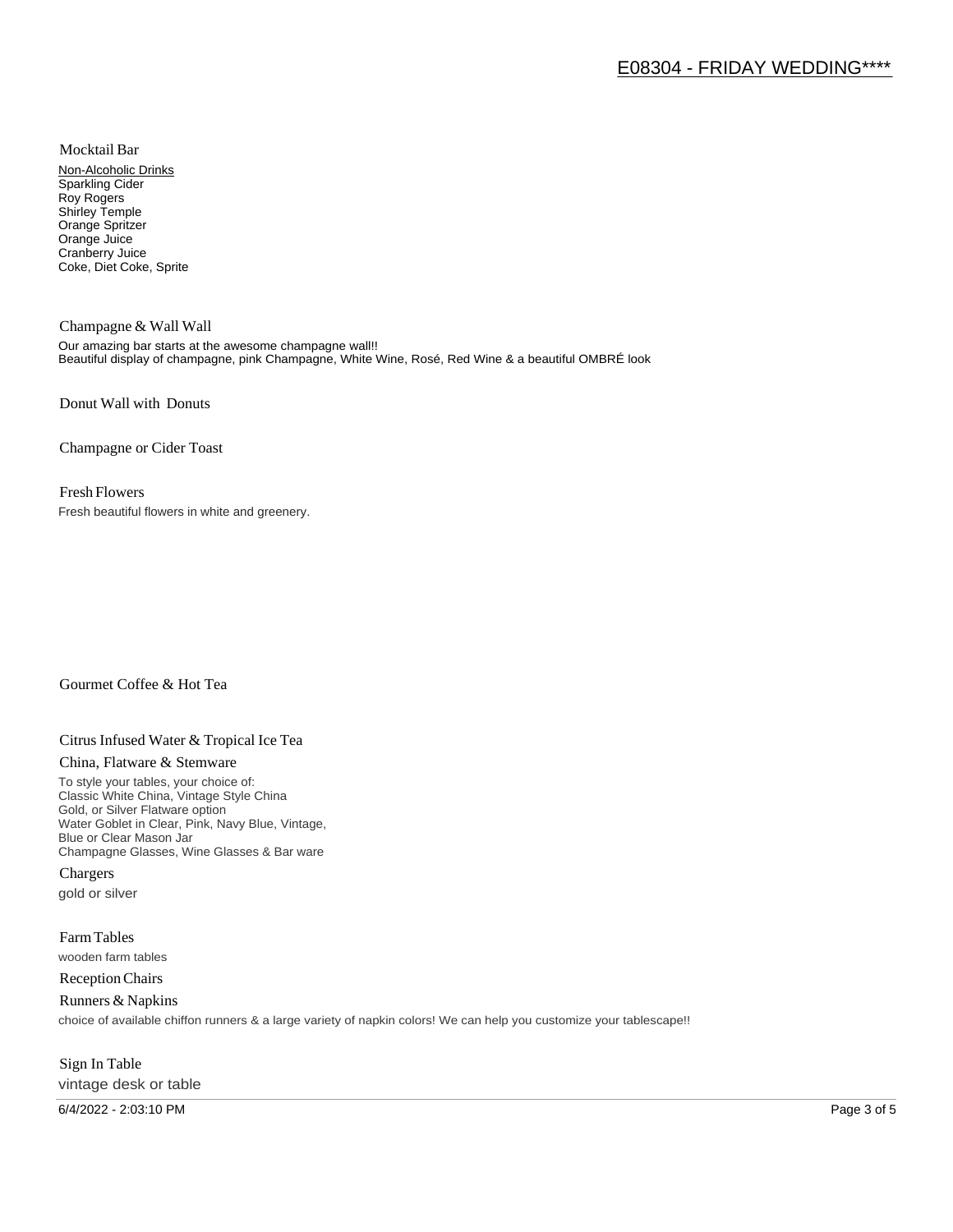## Escort Card Boards

beautiful frame attached to the wall with greenery and wire to hang your escort cards.

#### Table Numbers

You may use our table numbers, pretty and elegant. Or you may bring your own

D.J. & M.C. Exclusive D.J./M.C. Personalized Music Meetings & Tailored Made Selection to meet your event needs

#### Surround Sound & Microphones

Digital Photo Booth included

Video & Screen included

if you decide to show a video or pictures, we got you! we have the equipment! bring in your media !!

#### Month of Wedding Coordinator

Coordinator will coordinate efforts with all vendors contracted for wedding. Coordinator will work closely with all vendors, D.J., Photographer,

Coordinator will make a detailed wedding day schedule/ timeline with the wedding couple for the rehearsal, ceremony and reception and all vendors arrival & departure times. Vendors will receive a copy and explanation of final plan one week prior to the wedding date. Will serve as the point person for every vendor. She directs the event from start to finish.

Will make sure set-up/décor for ceremony and reception is according to couples specifications the day of the wedding. .Supervision of reception events, such as cake cutting, (working with photographer, D.J., Caterers) to cut the cake, throw the garter/bouquet and ease couple into dancing so that each event flows smoothly.

Will assure that all guest management is provided including reserved and assigned seating.

Coordinator will organize and instruct processional line-up and space wedding party on aisle accordingly.

Wedding coordinator will instruct ushers on greeting guests and escorting procedures.

The wedding coordinator will have a kit with pins, safety pins and other necessities, should there be a need for them.

The wedding coordinator will keep marriage license/ketuba, ring box and miscellaneous items for wedding couple and bridal party.

The wedding coordinator will help gather up items such as gifts and work with designated family member to give items at the end of the night. Day of Services available six weeks before wedding day by appointment..

The Suite

We welcome the bride & team bride with champagne, mimosas, freshly brewed coffee and provide after ceremony appetizers Bridal space has private power room, lots of light, and wall mirrors **available 1 1/2 hours before and until end of event** 

Groom Pub -

Cool cave with a cigar bar feel, pool table, comfortable chairs & sofas, built in bar, satellite t.v. Serving Kolsch Beer on tap private restroom, and a great space for pictures!!! **available 1 1/2 before ceremony Pub closes at the start of ceremony**

| $(1)$ Security       | \$500.00   | \$500.00   |
|----------------------|------------|------------|
| (1) The Vintage Rose | \$4.500.00 | \$4,500.00 |

Special Requests